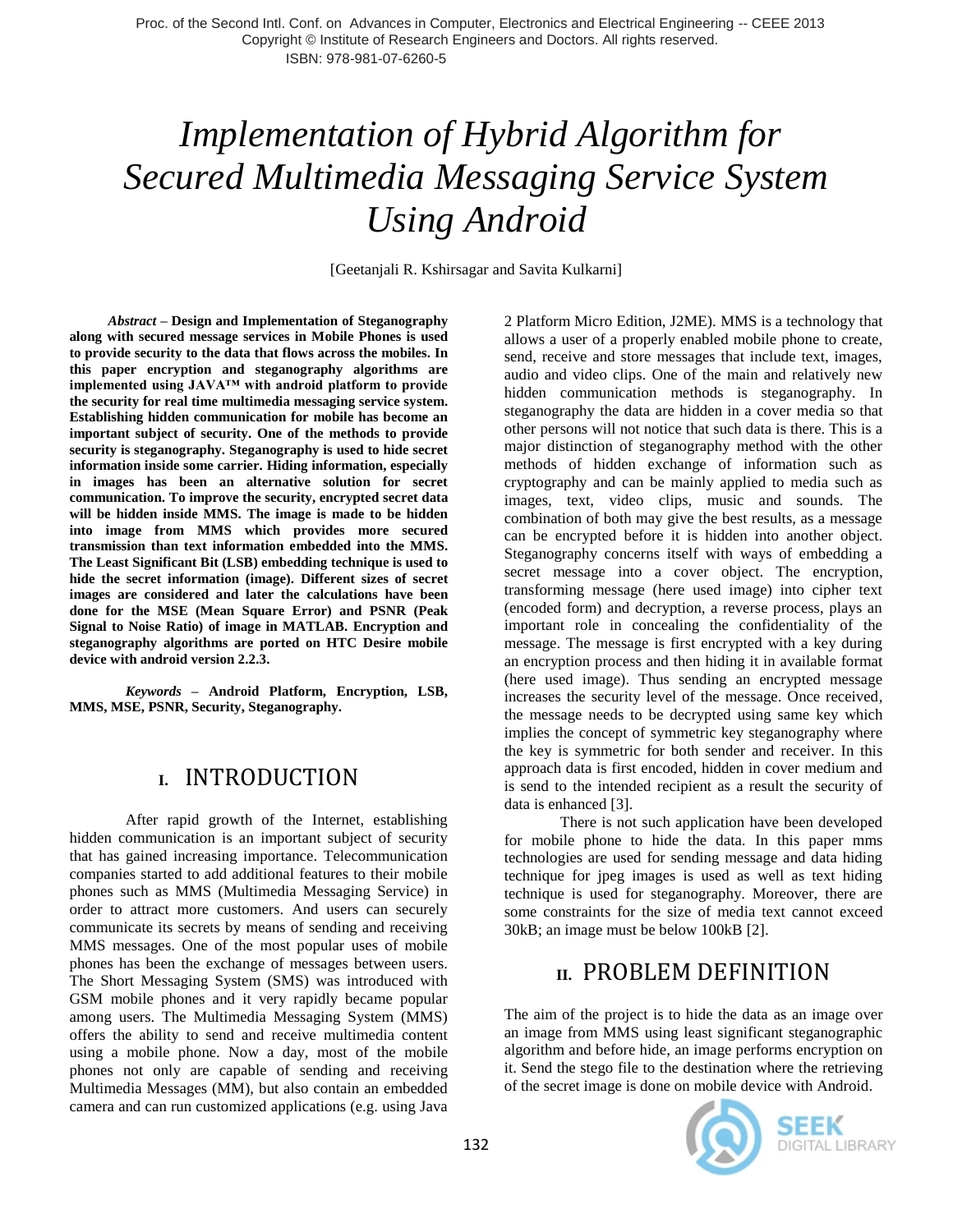### *A.* **Problem Solution**

The proposed method should provide better security while transferring the data or message(s) from one end to the other end. The main objective of this project is to hide encrypted secret image into an image from MMS which acts as carrier file having secret data and to transmit to the destination securely without any modification. If any distortions occur in the image or on its resolution while inserting the secret message into the image, there may be a

chance for an unauthorized person to modify the data. So, the data (image) encryption at sender and decryption at receiver and steganography plays an important role in this project.

## *B.* **Proposed System Architecture**

The data hiding patterns using the steganographic technique in this project can be explained using this simple block diagram shown in Fig. 1 and 2.







Figure 2: Block Diagram of Extracting Process from Binary Image

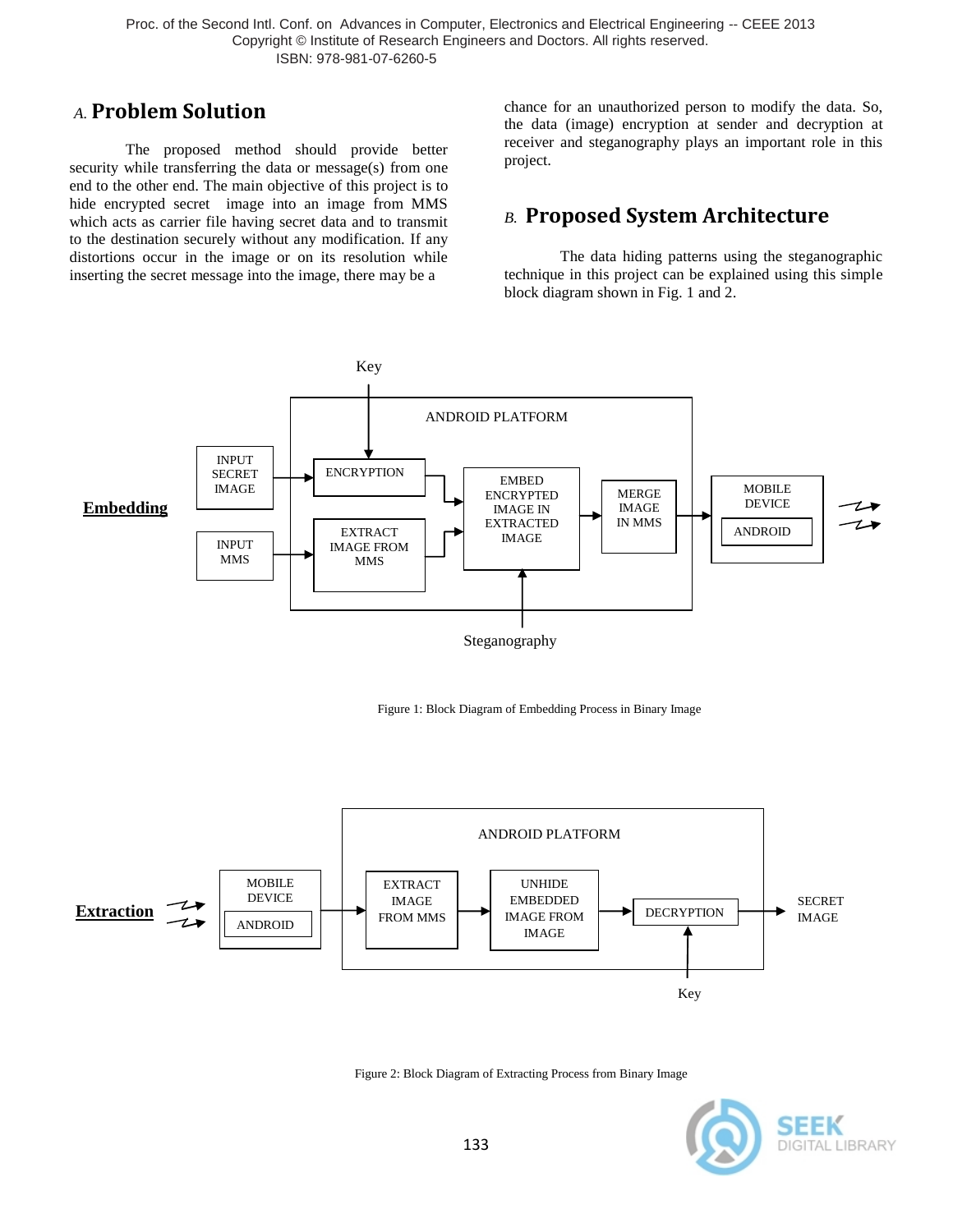# **III.** IMAGE STEGANOGRAPHY ALGORITHM

LSB (Least Significant Bit) substitution is the process of adjusting the least significant bit pixels of the carrier image. It is a simple approach for embedding message into the image. The Least Significant Bit insertion varies according to number of bits in an image. For an 8 bit image, the least significant bit i.e., the 8th bit of each byte of the image is changed to the bit of secret message. For 24 bit image, the colours of each component like RGB (red, green and blue) are changed [5]. LSB is effective in using BMP images since the compression in BMP is lossless. But for hiding the secret message inside an image of BMP file using LSB algorithm it requires a large image which is used as a cover. For JPEG, the direct substitution of stenographic techniques is not possible since it will use lossy compression. So it uses LSB substitution for embedding the data into images [1].

Each of these pixels in an image is made up of a string of bits. The 4-least significant bits of 24-bit true color image holds 4-bit of desired secret message (image) by simply overwriting the data. By experimental, we note that: The impact of changing the 4-least significant bits will be minimal and indiscernible to the human eye [4].

## *A.* **4-LSB Embedding Algorithm**

- 1. Start
- 2. Read Multimedia Message from MicroSD card of an Android mobile device.
- 3. Extract an image from Multimedia Message Cover image = Extracted image
- 4. Convert the cover image into stream of binary bit.
- 5. Make 4 LSB of each byte zero.
- 6. Read a Secret image from Android mobile's MicroSD card.
- 7. Encrypt Secret image using key, PRNG and encryption algorithm with Android platform.
- 8. Convert Encrypted Secret image into stream of binary bit.
- 9. Read the lower nibble of Encrypted Secret image byte.
- 10. Hide lower nibble of Encrypted Secret image byte into the lower nibble of blue channel pixel byte of Cover image.
- 11. Read the upper nibble of Encrypted Secret image byte.
- 12. Hide upper nibble of Encrypted Secret image byte into next blue channel byte of the Cover image.
- 13. Go to step 9 till to hide complete encrypted secret

image

- 14. Merge an image with hidden encrypted image (stego image) into MMS.
- 15. Send MMS.

As given in algorithm secret image byte is divided into two nibble. Hide each nibble into the blue channel byte of cover image.

The minimum size of Cover image  $= 10^*$  Size of Secret  $image + n$  (where n is size of cover image header)

n pixels are added because secret data is not be added in the header of cover image; therefore start setting secret data after the header of cover image. We just presented the used algorithm to hide a JPEG image file in a BMP image. In the next section, we present the extracting algorithm [7].

# *B.* **4-LSB Extracting Algorithm**

Extracting the secret image data is performed by reversing the process used to insert the secret message in the cover image. The following steps describe the details of extraction process.

- 1. Read Multimedia message.
- 2. Extract the image from Multimedia message i.e. stego image
- 3. Read lower nibble from first pixel of blue channel from stego image which is the lower nibble of secret image.
- 4. Read lower nibble from second pixel of blue channel from stego image which is the upper nibble of the secret image.
- 5. Now this is the byte of secret image.
- 6. Repeat the step 3 and step 4 to read all byte of secret image.
- 7. Decrypt secret image using same key.
- 8. Display retrieved secret image.

For measuring the quality of reconstructed image as compared to the original image, the metric needs to be define. There are three common error metrics used for estimating noise on images: MSE, PSNR, and SSIM.

# **IV.** IMPLEMENTATION

The cover images and secret images to send/transfer are stored in the MicroSD card of Android mobile device with android version 2.2.3. Cover image along with text message is Multimedia Message. Access both the images (cover and

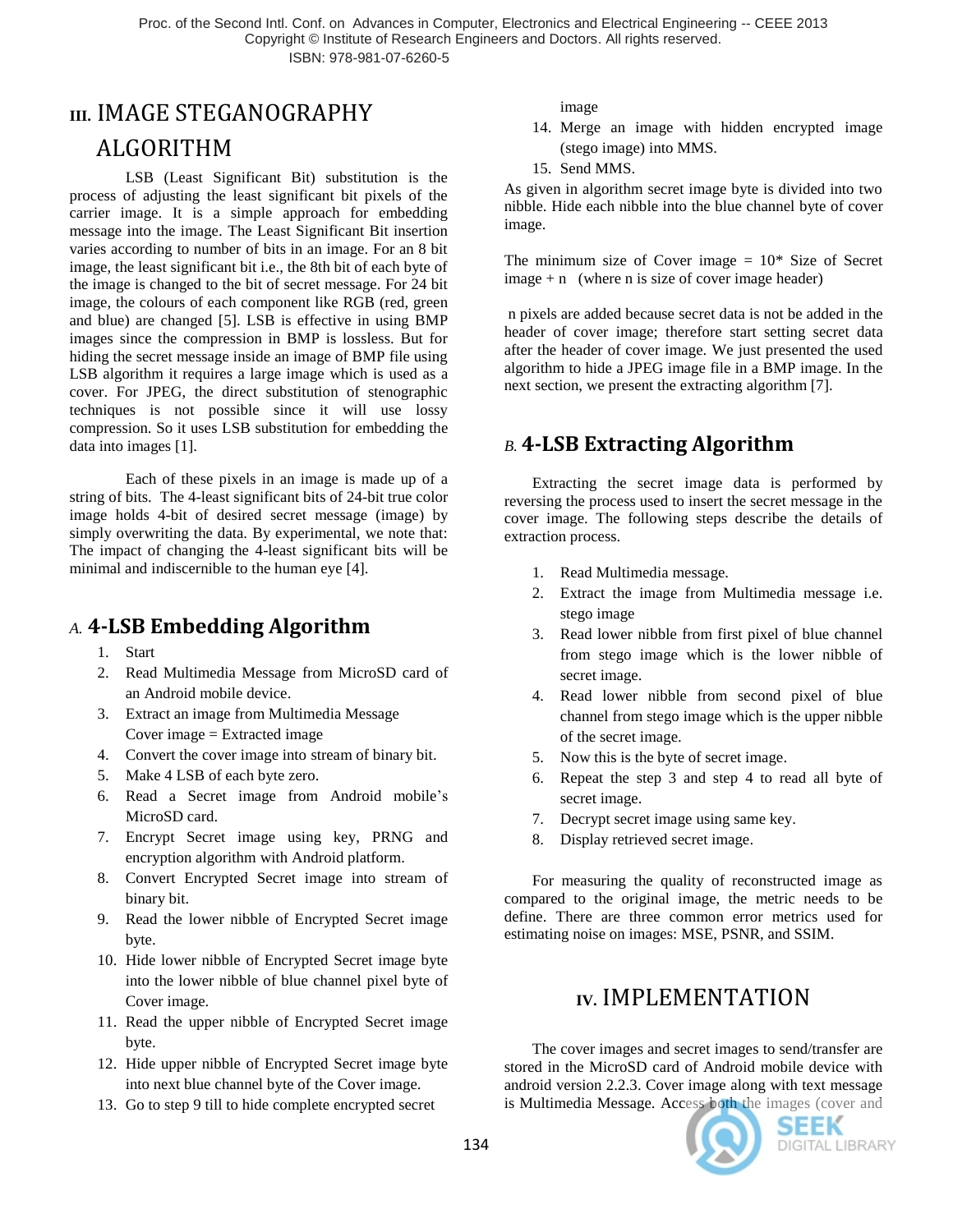secret) from sdcard using android and follow the steps below on android platform to perform steganography.

- A. The first part is encryption / decryption process which is implemented in JAVA™ on android platform and the output of encryption is saved in a file which will be needed at a time of hiding the content in an image from MMS.
- B. In the next phase, the encrypted file and cover image is taken as an input file. The file is hiding in the image and this implementation is done in JAVA™ with android platform.
- C. At the receiver side, follow exactly opposite steps. First unhide the encrypted image and then decrypt it.
- D. The last phase is MSE and PSNR calculation and analysis which is implemented in MATLAB version 11. The function code is written in Editor Window for PSNR calculation which is executed and the PSNR for the two images – original secret image at sender and retrieved secret image at receiver.

#### **V.**RESULT

Evaluation parameters are used Peak Signal to noise ratio (PSNR), Mean Square Error (MSE) as performance parameters to measure the quality of image.

Signal-to-noise ratio can be defined in a different manner in image processing where the numerator is the square of the peak value of the signal and the denominator equals the noise variance. Two of the error metrics used to compare the various image de-noising techniques is the Mean Square Error (MSE) and the Peak Signal to Noise Ratio (PSNR).

#### **Mean Square Error (MSE):**

Mean Square Error is the measurement of average of the square of errors and is the cumulative squared error between the stego and the original image. The error indicates the distortion in an image. MSE can be calculated by using 2-D mathematically equation described as follows:

$$
MSE = \left(\frac{1}{N}\right)^2 \sum_{i=1}^{M} \sum_{j=1}^{N} (X_{ij} - \overline{X}_{ij})^2.
$$
 (1)

where,  $Xij$  = The value of pixel in cover image  $X_{ij}$  = The value of pixel in stego image  $N = Size of image$ 

#### **Peak Signal to Noise Ratio (PSNR):**

PSNR is a measure of the peak error. Peak Signal to Noise Ratio is the ratio of the square of the peak value the signal could have to the noise variance as shown in (2).

$$
PSNR = 10 \text{ X} \log \frac{255^2}{MSE} \text{ dB} \qquad (2)
$$

A higher value of PSNR is good because of the superiority of the signal to that of the noise. MSE and PSNR values of an image are between original image and stego image. Fig. 4 and 6 shows the comparison of MSE and PSNR calculated for given example 1 and 2.

The proposed algorithms are implemented to hide a secret image into cover image. Results of developed algorithms for encryption and steganography are shown in Table I and Table II.

EXAMPLE 1:



Figure 3: (a) Cover Image (b) Secret Image (c) Stego Image (Secret Image Size =  $75 X 75$ ) (d) Stego Image (Secret Image Size =  $150$  $X 150$  (e) Stego Image (Secret Image Size = 200 X 200) (f) Stego Image (Secret Image Size =  $250 X250$ ) (g) Retrieved Secret Image

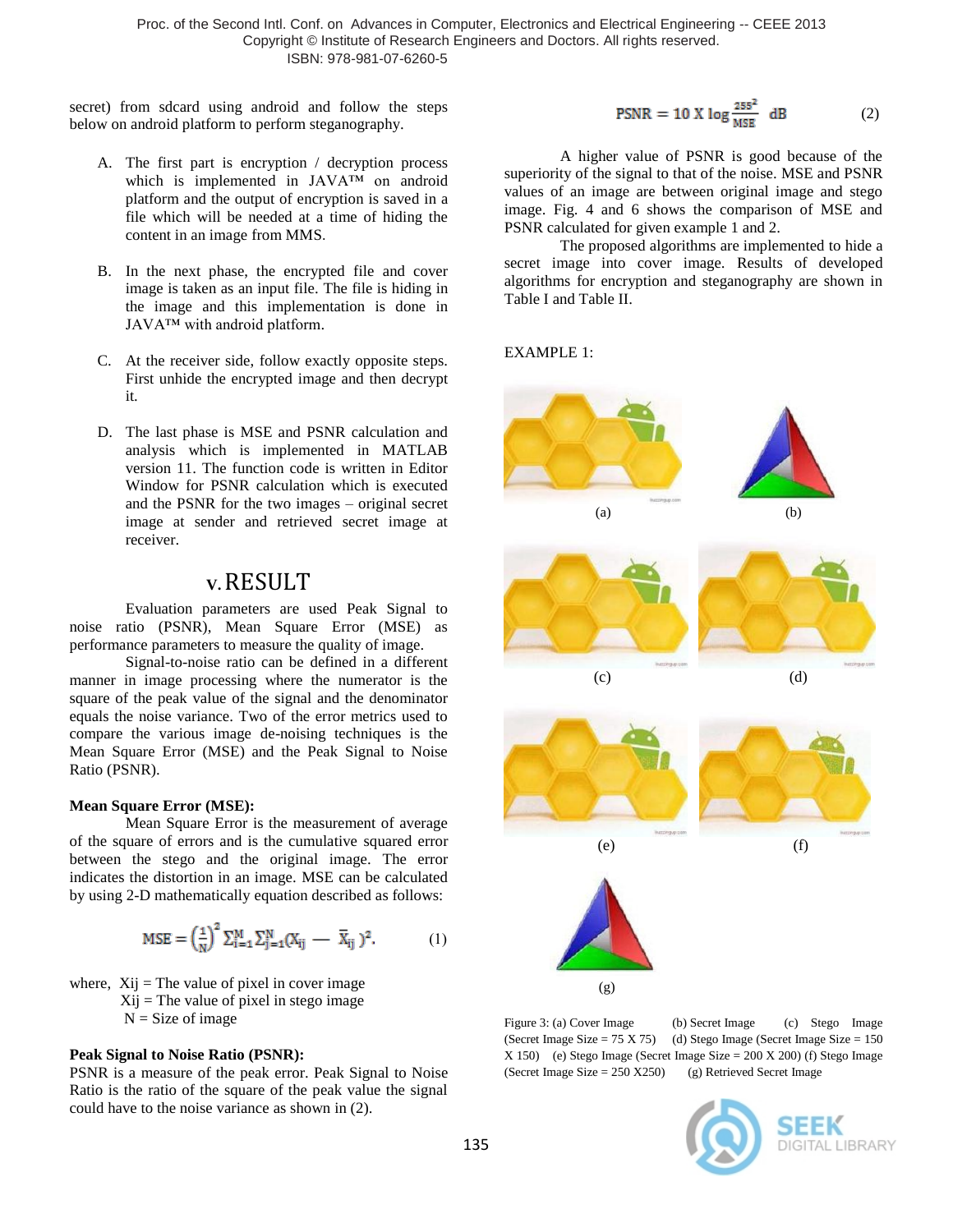| TABLE I. PSNR CALCULATION OF VARIOUS SIZES OF SECRET |
|------------------------------------------------------|
| IMAGE: EXAMPLE 1(Android Logo)                       |

| <b>Cover Image Size</b> | <b>Secret Image Size</b> | <b>MSE</b> | <b>PSNR</b> |
|-------------------------|--------------------------|------------|-------------|
| 200 X 142               | 100 X 100                | 3.3104     | 42.9320     |
| 200 X 142               | 150 X 150                | 5.1030     | 41.0526     |
| 200 X 142               | 200 X 200                | 6.2098     | 40.2001     |
| 200 X 142               | 250 X 250                | 8.2693     | 38.9561     |



Figure 4: MSE and PSNR Comparison

#### EXAMPLE 2:





Figure 5: (a) Cover Image (b) Secret Image (c) Stego Image (Secret Image Size =  $100 \text{ X } 75$ ) (d) Stego Image (Secret Image Size = 140 X 105) (e) Stego Image (Secret Image Size = 150 X 112) (f) Stego Image (Secret Image Size = 160 X120) (g) Retrieved Secret Image

#### Table II: PSNR CALCULATION OF VARIOUS SIZES OF SECRET IMAGES: EXAMPLE 2(Jellybean)

| <b>Cover Image Size</b> | <b>Secret Image Size</b> | <b>MSE</b> | <b>PSNR</b> |
|-------------------------|--------------------------|------------|-------------|
| 150 X 203               | 100 X 75                 | 3.7269     | 42.4173     |
| 150 X 203               | 140 X 105                | 4.0179     | 42.0908     |
| 150 X 203               | 150 X 112                | 4.5364     | 41.5636     |
| 150 X 203               | 160 X 120                | 4.9885     | 41.1511     |



Figure 6: MSE and PSNR Comparison

## **VI.** CONCLUSION

4-LSB substitution is successfully implemented to hide secret image into an image from MMS which provides the security during transmission of MMS. Algorithm is developed on android platform and tested by porting same on actual android mobile device HTC Desire with android version 2.2.3. PSNR changes as varying size of secret image. From the results it is observed that noise in stego image increases as size of secret image increases and PSNR should be greater than 38dB to transfer image successfully. In this way encryption and steganography security algorithms are successfully implemented using Android platform with high potential of security.